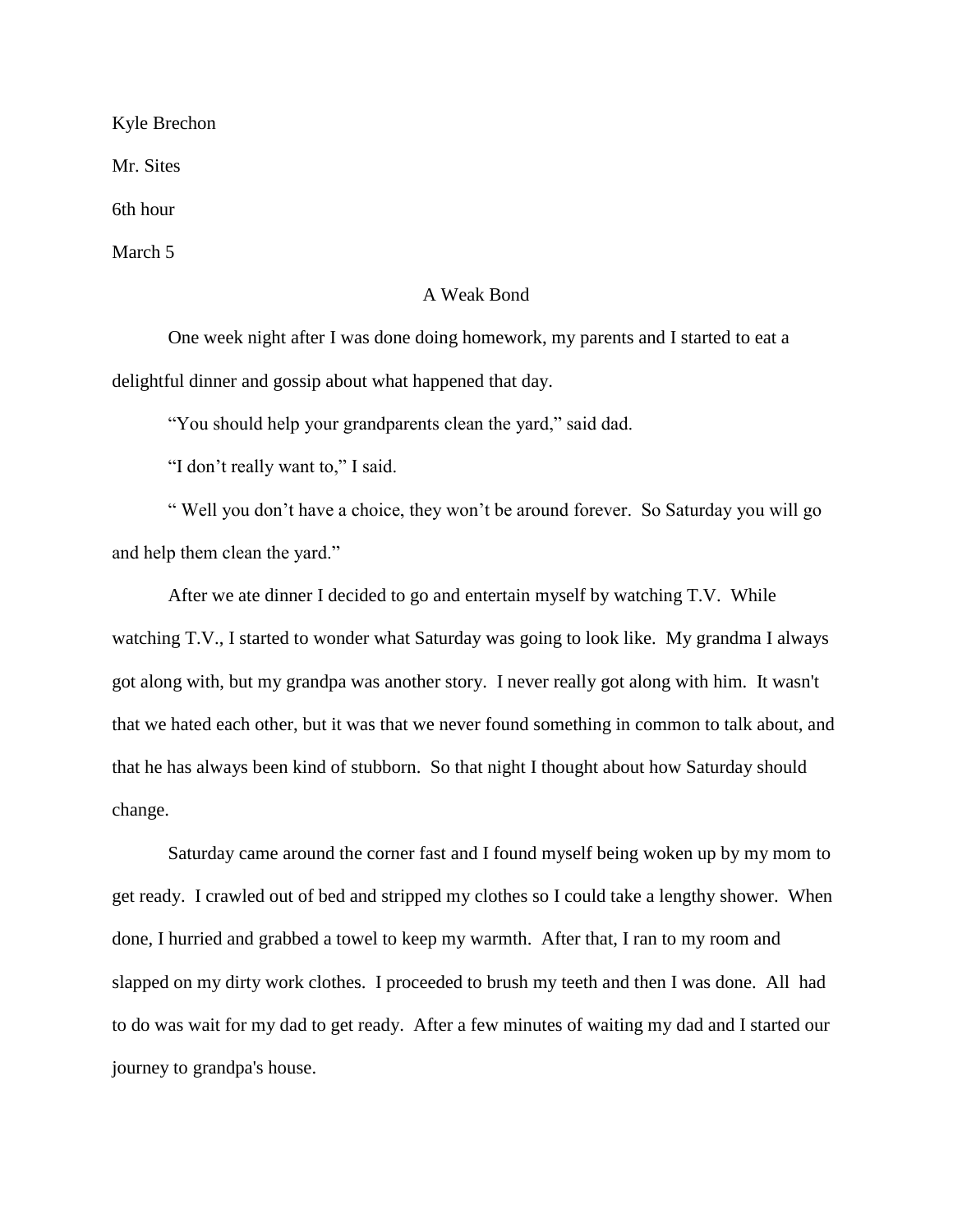"You need to be on your best behavior," said dad.

"I will," I sighed.

"You don't have a good connection with your grandfather and this is a good way to get to know each other better."

"That's my goal," I hesitated.

"Just remember he doesn't like everyone and not everyone likes him, but you should be one of those people who he does like. If it doesn't work out your mother and I won't be mad because we know that your grandfather isn't the best person."

"ok," I said back, "I Just don't know what to say."

"Just talk to him about his horses."

"That sounds like a good idea." "

You could also say something about his car, the Monte Carlo."

"sure," I mumbled.

When we got there my dad and grandpa talked for a few minutes, and I impatiently stood

there. After they were done talking by dad started to leave.

"Bye Kyle," said my dad.

"Bye dad," I replied back. My dad climbed into the car and left.

"Kyle, I'm going to have you pick up sticks," my grandfather demanded.

So I started in the backyard. I felt like Golem hunching my back around while picking up the big trunks that laid across the yard. As I worked, I stood there all dirty, and full of sweat, I started to think of something to talk about to my grandpa. All this hard work will pay off if I say something. Then it hit me. During the summer my dad, grandpa, my great uncle, and I would all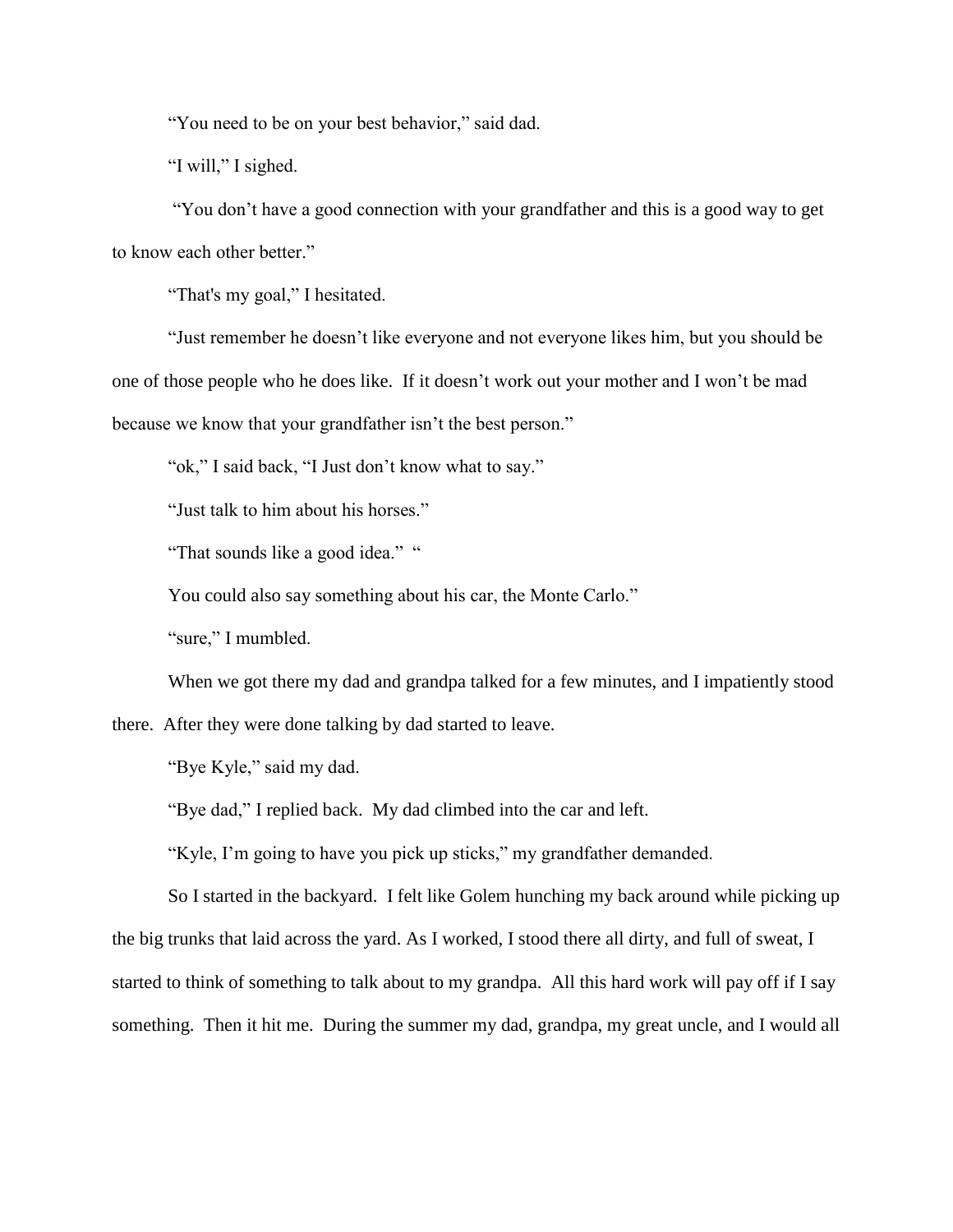go together to a gun show. So I decided that I would then ask him when the next one would be and we could start up a conversation.

While I was in the yard, he was in the garage near me.

"Hay Grandpa."

"Yeah," he said, as if he was a mile away from me at a nascar race.

I replied back by saying, "when is the next gun show."

"In two weeks."

Are you looking for any particular gun," I said. As I stood there, I wondered if this was the moment if we could have a good conversation and he could talk about the gun he wanted. But then he glanced over at me and sluggishly said "No." Then my heart was a ship anchor that had just dropped to sea.

I continued my work in the yard trying to comprehend what just happened. After realizing I just got shot down like a target, I wanted to try again. I remember the car ride there and I remember my dad saying something about the horses. He has alway had horses and I've always wanted to ride them. So I decided to talk about the horses. I worked up the courage to start round round two.

"Hey grandpa," I said.

"What," he said.

"Could I ride the horses," I asked.

At that moment I started to think of all the different outcomes. Would he let me ride them? Would he say no? Could this give us something to do together? Next weekend I could come over and ride them again.Maybe in the future when I get older I could get myself a horse and he could teach me to raise it. If he says yes this would strengthen our relationship, but if he